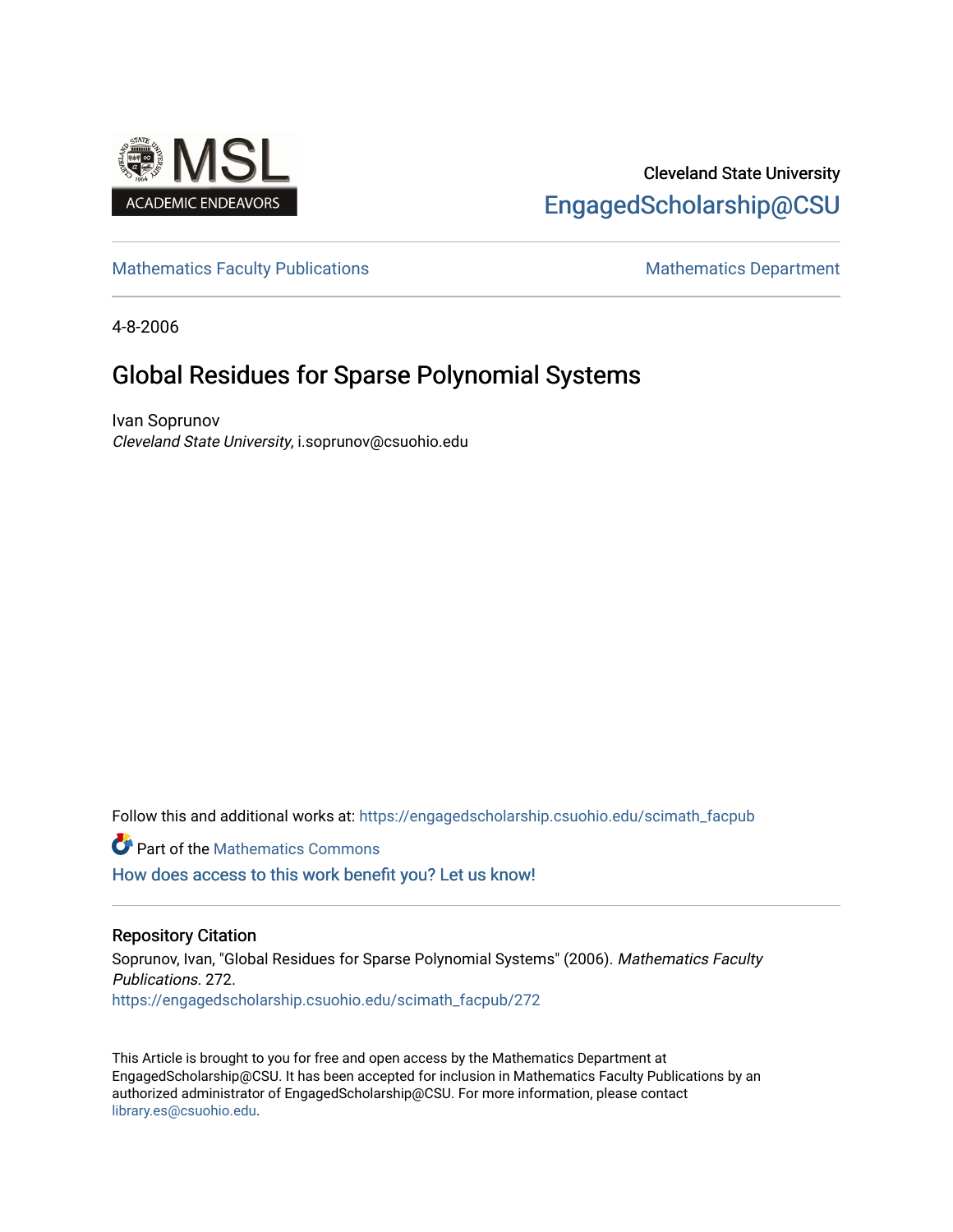## *Global residues for sparse polynomial systems*

*Ivan Soprunov*

*Department ofMathematics and Statistics, University ofMassachusetts, Amherst, MA, USA*

*Received 28 November 2005 Available online 4 August 2006 Communicated by T. Hibi*

#### *1. Introduction*

Let  $f_1 = \cdots = f_n = 0$  be a system of Laurent polynomial equations in *n* variables whose Newton polytopes are  $\Delta_1, \ldots, \Delta_n$ . Suppose the solution set  $Z_f$  in the algebraic torus  $\mathbb{T}^n = (\mathbb{C} - \{0\})^n$  is finite. This will be true if the coefficients of the  $f_i$  are generic. coefficients of the  $f_i$  are generic.<br>The *global residue* assigns to every polynomial g the sum over  $Z_f$  of Grothendieck residues of the meromorphic

*form*

$$
\omega_g = \frac{g}{f_1 \dots f_n} \frac{dt_1}{t_1} \wedge \dots \wedge \frac{dt_n}{t_n}.
$$

It is a symmetric function of the solutions and hence depends rationally on the coefficients of the system. Global residues were studied by Tsikh, Gelfond and Khovanskii, and later by Cattani, Dickenstein and Sturmfels [16,9,3,4]. *There are numerous applications of global residues ranging from elimination algorithms in commutative algebra [4] to integral representation formulae in complex analysis [16].*

*There have been several approaches to the problem of computing the global residue explicitly. Gelfond and Khovanskii considered systems with generically positioned Newton polytopes. The latter means that for any linear* function  $\xi$ , among the corresponding extremal faces  $\Delta_1^{\xi}, \ldots, \Delta_n^{\xi}$  at least one is a vertex. In this case Gelfond and Khovanskii found an explicit formula for the global residue as a Laurent polynomial in the coefficients of the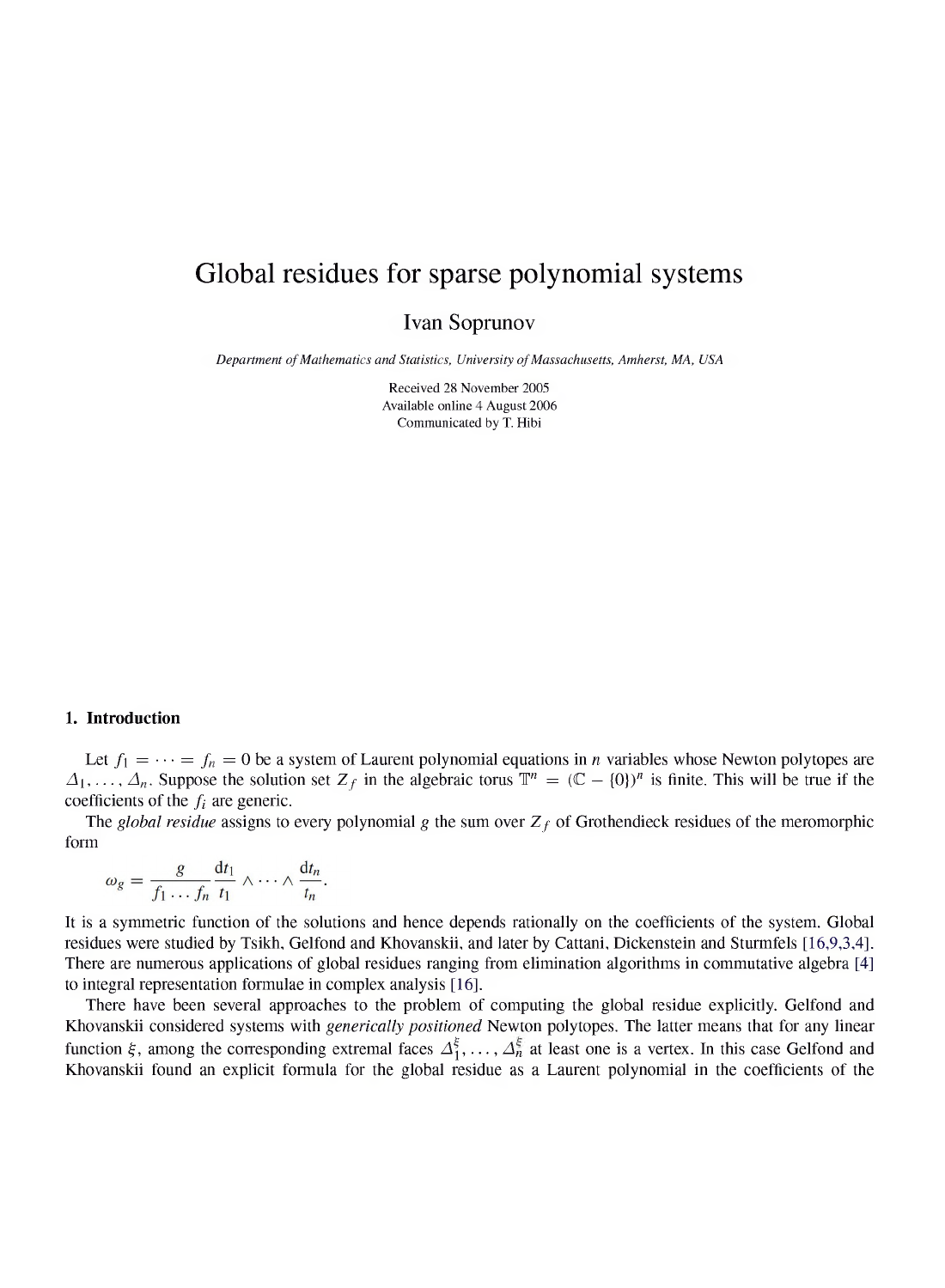system [9]. In general, the global residue is not a Laurent polynomial and one should not expect a closed formula *for it.*

Another approach was taken by Cattani and Dickenstein in the *generalized unmixed* case when all  $\Delta_i$  are dilates of a single *n*-dimensional polytope (see [3]). Their algorithm requires computing a certain element in the homogeneous coordinate ring of a toric variety whose *toric residue* equals 1. Then the *Codimension Theorem* for toric varieties [6] allows global residue computation using Gröbner bases techniques. This approach was then extended by D'Andrea and Khetan to a slightly more general *ample* case [7]. However, it turned out to be a hard (and still open) problem to *find an element of toric residue <sup>1</sup> for an arbitrary collection of polytopes.<sup>1</sup>*

In this paper we present a new algorithm for computing the global residue when  $\Delta_1, \ldots, \Delta_n$  are arbitrary *n*dimensional polytopes (see Section 5). The proof of its correctness is in the spirit of Cattani and Dickenstein's arguments, but avoids the toric residue problem. It relies substantially on the Toric Euler-Jacobi theorem due to Khovanskii [13]. Also in our algorithm we replace Gröbner bases computations with solving a linear system. This gives an expression of the global residue as a quotient of two determinants. The same idea was previously used by *D' Andrea and Khetan in [7].*

There is an intimate relation between the global residue and polynomial interpolation. In the classical case this was understood already by Kronecker. In Section 3 we show how the Toric Euler-Jacobi theorem gives sparse polynomial interpolation. Another consequence of this theorem is a lower bound on the number of interior lattice points in the Minkowski sum of *n* full-dimensional lattice polytopes in  $\mathbb{R}^n$  (Corollary 3.2). Finally, our results give rise to interesting *optimization problems about Minkowski sums which we discuss in Section 6.*

### *2. Global residues in Cn and Kronecker interpolation*

*We begin with classical results on polynomial interpolation that show how global residues come into play.*

Let  $f_1, \ldots, f_n \in \mathbb{C}[t_1, \ldots, t_n]$  be polynomials of degrees  $d_1, \ldots, d_n$ , respectively. Let  $\rho = \sum d_i - n$  denote the *critical degree* for the  $f_i$ . We assume that the solution set  $Z_f \subset \mathbb{C}^n$  of  $f_1 = \cdots = f_n = 0$  consists of a finite number *of simple roots. The following is a classical problem on polynomial interpolation.*

**Problem 1.** Given  $\phi$  :  $Z_f \to \mathbb{C}$  find a polynomial  $g \in \mathbb{C}[t_1,\ldots,t_n]$  of degree at most  $\rho$  such that  $g(a) = \phi(a)$  for *all*  $a \in Z_f$ .

Kronecker [14] suggested the following solution to this problem. Since each  $f_i$  vanishes at every  $a \in Z_f$  we can *write (non-uniquely):*

$$
f_i = \sum_{j=1}^n g_{ij}(t_j - a_j), \quad a = (a_1, \dots, a_n), \quad g_{ij} \in \mathbb{C}[t_1, \dots, t_n].
$$
\n(2.1)

The determinant  $g_a$  of the polynomial matrix  $[g_{ij}]$  is a polynomial of degree at most  $\rho$ . Notice that the value of  $g_a$  at  $t = a$  equals the value of the Jacobian  $J_f = \det \left( \frac{\partial f_i}{\partial t_i} \right)$  at  $t = a$ , since  $\frac{\partial f_i}{\partial t_i}(a) = g_{ij}(a)$  from (2.1). Also  $g_a(a') = 0$  for any  $a' \in Z_f$ ,  $a' \neq a$ . Indeed, substituting  $t = a'$  into (2.1) we get

$$
0 = \sum_{j=1}^{n} g_{ij}(a')(a'_{j} - a_{j}),
$$

which means that the non-zero vector  $a' - a$  is in the kernel of the matrix  $[g_{ij}(a')]$ , and hence  $det[g_{ij}(a')] = 0$ . It *remains to put*

$$
g = \sum_{a \in \mathbb{Z}_f} \frac{\phi(a)}{J_f(a)} g_a.
$$
\n
$$
(2.2)
$$

 $\frac{1}{2}$  For a combinatorial construction of such an element that provides a solution to the problem for a wide class of polytopes see [10].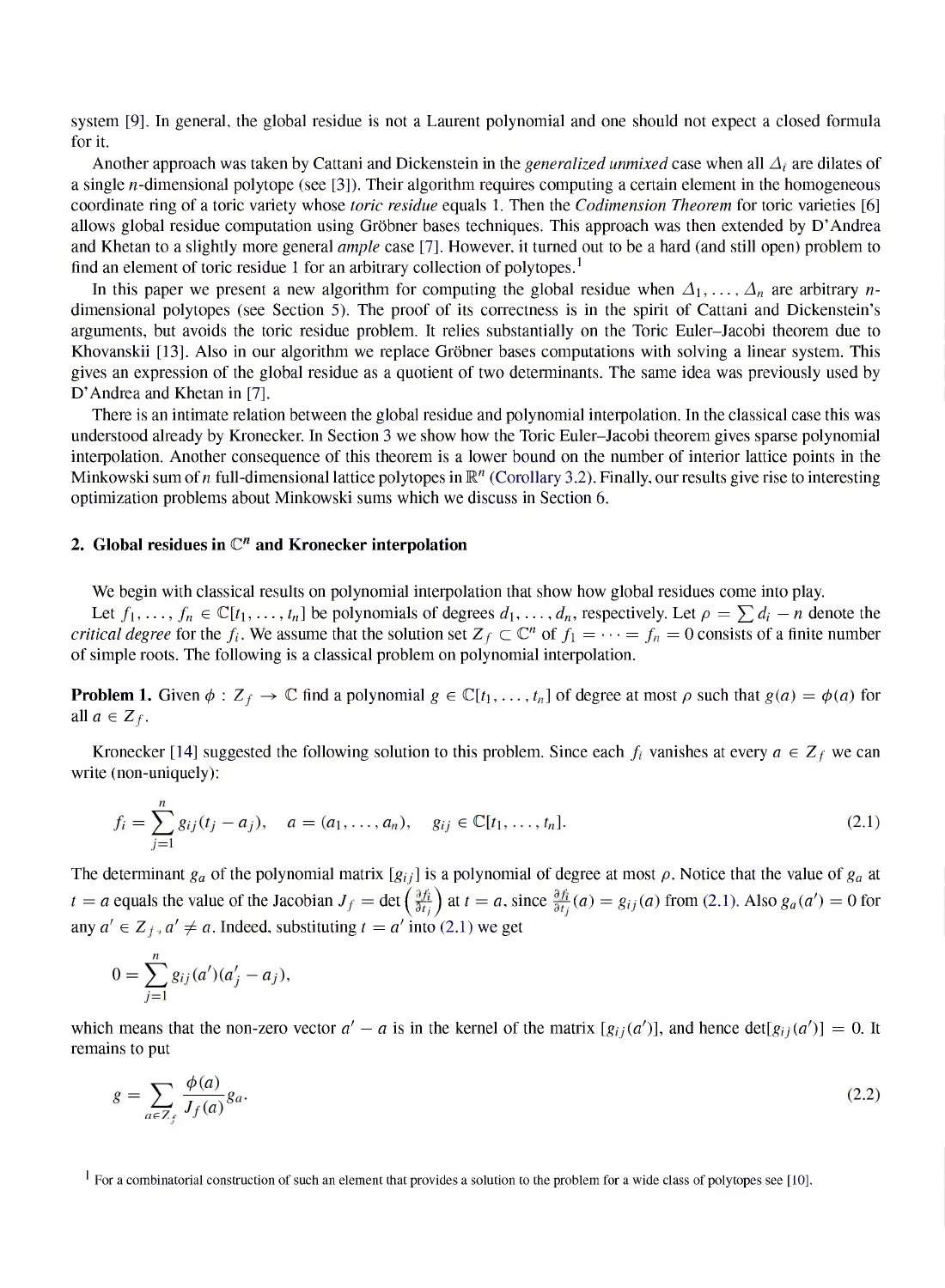*Remark 2.1. When choosing gij in (2.1) one can assume that*

$$
g_{ij} = \frac{\partial F_i}{\partial t_i} + \text{lower degree terms},
$$

where  $F_i$  is the main homogeneous part of  $f_i$ . Then (2.2) becomes

$$
g = \left(\sum_{a \in Z_f} \frac{\phi(a)}{J_f(a)}\right) J_F + \text{lower degree terms},\tag{2.3}
$$

where  $J_F$  is the Jacobian of the  $F_i$ .

*Definition* 2.2. *Given*  $g \in \mathbb{C}[t_1, \ldots, t_n]$  *the sum of the local Grothendieck residues* 

$$
\mathcal{R}_f(g) = \sum_{a \in \mathbb{Z}_f} \text{res}_a\left(\frac{g}{f_1 \dots f_n} \mathrm{d} t_1 \wedge \dots \wedge \mathrm{d} t_n\right)
$$

is called the *global residue* of g for the system  $f_1 = \cdots = f_n = 0$ . In the case of simple roots of the system we get

$$
\mathcal{R}_f(g) = \sum_{a \in Z_f} \frac{g(a)}{J_f(a)}.
$$

**Theorem 2.3** (The Euler-Jacobi Theorem). Let  $f_1 = \cdots = f_n = 0$  be a generic polynomial system with  $deg(f_i) = d_i$ . Then for any h of degree less than  $\rho = \sum d_i - n$  the global residue  $\mathcal{R}_f(h)$  is zero.

**Proof.** Consider the function  $h: Z_f \to \mathbb{C}$ ,  $a \mapsto h(a)$ . According to the previous discussion there is a polynomial of *the form* (2.3) which *takes the same* values on  $Z_f$  *as h*. In other words,

$$
h \equiv \left(\sum_{a \in Z_f} \frac{h(a)}{J_f(a)}\right) J_F + \text{lower degree terms} \pmod{I},
$$

where we used that the ideal  $I = \langle f_1, \ldots, f_n \rangle$  is radical and the roots are simple. Comparing the homogeneous parts of degree  $\rho$  in this equation we see that either  $J_F \in I$ , which is equivalent to the  $F_i$  having a non-trivial common zero *(this* does not happen generically), or the coefficient of  $J_F$  (the global residue of h) is zero.

#### *3. Global residues in <sup>T</sup>n and sparse polynomial interpolation*

Now we will consider *sparse* polynomial systems and define the global residue in this situation. The word "sparse" indicates that instead of fixing the degrees of the polynomials we fix their *Newton polytopes*. The Newton polytope  $\Delta(f)$  of a (Laurent) polynomial f is defined as the convex hull in  $\mathbb{Z}^n$  of the exponent vectors of all the monomials appearing in f. Note that the Newton polytope of a generic polynomial of degree d is a d-dilate of the standard  $n$ simplex. Such polynomials are usually called *dense*. In what follows when we say generic sparse polynomial we will *mean that its Newton polytope is fixed and the coefficients are generic.*

Let  $f_1, ..., f_n \in \mathbb{C}[t_1^{\pm 1}, ..., t_n^{\pm 1}]$  be Laurent polynomials whose Newton polytopes  $\Delta_1, ..., \Delta_n$  are *n*dimensional. We will assume that the solution set  $Z_f \subset \mathbb{T}^n$  of the system  $f_1 = \cdots = f_n = 0$  is finite. Here  $\mathbb{T}^n$ *denotes* the *n*-dimensional algebraic torus  $(C - \{0\})^n$ .

Like in the affine case define the *global residue* of a Laurent polynomial g as the sum of the local Grothendieck *residues*

$$
\mathcal{R}_f^{\mathbb{T}}(g) = \sum_{a \in \mathbb{Z}_f} \text{res}_a \left( \frac{g}{f_1 \dots f_n} \frac{\mathrm{d}t_1}{t_1} \wedge \dots \wedge \frac{\mathrm{d}t_n}{t_n} \right).
$$

*When the roots of the system are simple we obtain*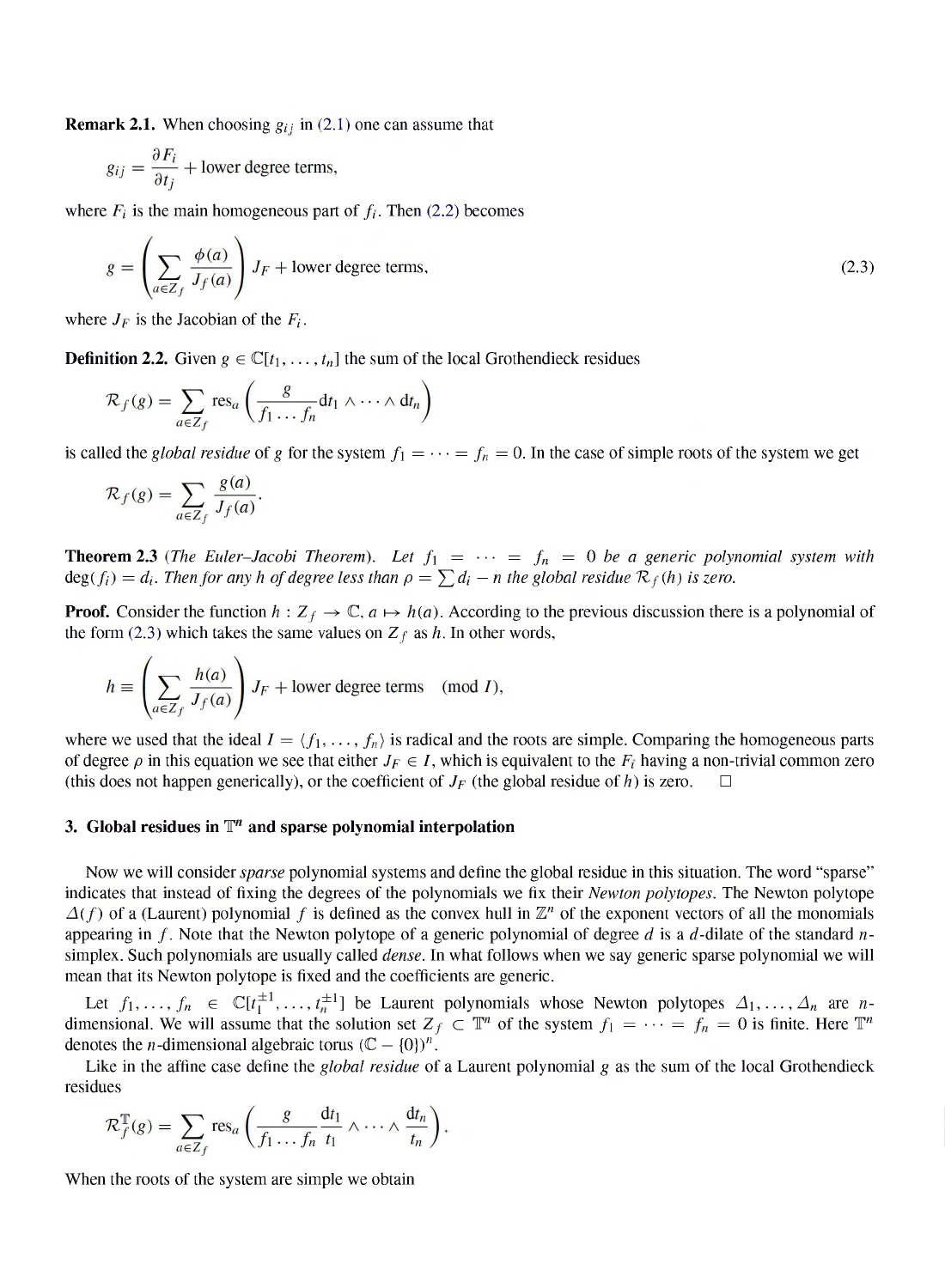$$
\mathcal{R}_f^{\mathbb{T}}(g) = \sum_{a \in Z_f} \frac{g(a)}{J_f^{\mathbb{T}}(a)},
$$

where  $J_f^{\mathbb{T}} = \det \left( t_j \frac{\partial f_i}{\partial t_j} \right)$  is the *toric Jacobian* of the polynomials  $f_1, \ldots, f_n$ .

Notice that  $\mathcal{R}^{\mathbb{T}}_f$  is a linear function on the space of Laurent polynomials and depends rationally on the coefficients of the  $f_i$ , since it is symmetric in the roots  $Z_f$ . In Section 5 we will give an algorithm for computing  $\mathcal{R}_f^{\mathbb{T}}(g)$  as a *rational function of the coefficients of the system.*

*The following theorem due to A. Khovanskii is a far reaching generalization of the Euler-Jacobi theorem.*

**Theorem 3.1** ([13]). Let  $f_1 = \cdots = f_n = 0$  be a generic system of Laurent polynomials with n-dimensional Newton *polytopes*  $\Delta_1, \ldots, \Delta_n$ . Let  $\Delta = \Delta_1 + \cdots + \Delta_n$  be the Minkowski sum. Then

- (1) (Toric Euler-Jacobi) for any Laurent polynomial h whose Newton polytope lies in the interior of  $\Delta$  the global *residue*  $\mathcal{R}_f^{\mathbb{I}}(h)$  *is zero;*
- (2) (Inversion of Toric Euler-Jacobi) for any  $\phi: Z_f \to \mathbb{C}$  with  $\sum_{a \in Z_f} \phi(a) = 0$  there exists a polynomial h whose *Newton polytope lies in the interior of*  $\Delta$  *such that*  $\phi(a) = h(a)/J_f^{\mathbb{T}}(a)$ .

Let us denote by  $S_{\Delta^{\circ}}$  the vector space of all Laurent polynomials whose Newton polytope lies in the interior  $\Delta^{\circ}$  of *. We have a linear map*

$$
\mathcal{A}: S_{\Delta^{\circ}} \to \mathbb{C}^{|Z_f|}, \qquad h \mapsto \left(\frac{h(a)}{J_f^{\mathbb{T}}(a)}, a \in Z_f\right). \tag{3.1}
$$

Then the above theorem says that the image of A is the hyperplane  $\{\sum x_i = 0\}$  in  $\mathbb{C}^{|Z_f|}$ . By Bernstein's theorem the number of solutions  $|Z_f|$  is equal to the normalized mixed volume  $n! V(\Delta_1, ..., \Delta_n)$  of the polytopes [2]. We thus *obtain a lower bound on the number of interior lattice points of Minkowski sums.*

**Corollary 3.2.** Let  $\Delta_1, \ldots, \Delta_n$  be n-dimensional lattice polytopes in  $\mathbb{R}^n$  and  $\Delta$  their Minkowski sum. Then the *number of lattice points in the interior of*  $\Delta$  *is at least*  $n!V(\Delta_1, \ldots, \Delta_n) - 1$ .

It would be interesting to give a direct geometric proof of this inequality and determine all collections  $\Delta_1, \ldots, \Delta_n$ for which the bound is attained. In the unmixed case  $\Delta_1 = \cdots = \Delta_n = \Delta$  the inequality becomes

$$
(n\Delta)^{\circ} \cap \mathbb{Z}^n \ge n! \text{Vol}_n(\Delta) - 1 \tag{3.2}
$$

and can be deduced from Stanley's positivity theorem for the Ehrhart polynomial [15]. Recently Batyrev and Nill described all possible  $\Delta$  which give equality in (3.2) (see [1]). Here is a mixed case example which shows that the *bound in Corollary 3.2 is sharp.*

**Example 1.** Let  $\Gamma(m)$  denote the simplex defined as the convex hull in  $\mathbb{R}^n$  of  $n+1$  points  $\{0, e_1, \ldots, e_{n-1}, me_n\}$ . *where e<sup>i</sup> is the i-th standard basis vector.*

Consider a collection of n such simplices  $\Gamma(m_1), \ldots, \Gamma(m_n)$  with  $m_1 \leq \cdots \leq m_n$ . It is not hard to see that their mixed volume equals  $m_n$ . For example, one can consider a generic system with these Newton polytopes and eliminate all but the last variable to obtain a univariate polynomial of degree  $m_n$ . The number of solutions of such a system is *mn, which is the mixed volume by Bernstein's theorem.*

Also one can see that the number of interior lattice points in  $\Gamma(m_1) + \cdots + \Gamma(m_n)$  is exactly  $m_n - 1$ . (In fact, these *lattice* points are precisely the points  $(1, \ldots, 1, k)$  for  $1 \leq k < m_n$ .)

**Corollary 3.3** (Sparse Polynomial Interpolation). Let  $f_1 = \cdots = f_n = 0$  be a generic system with n-dimensional Newton polytopes  $\Delta_1,\ldots,\Delta_n$  and let  $\Delta$  be their Minkowski sum. Let  $Z_f\subset\mathbb{T}^n$  denote the solution set of the system. Then for any function  $\phi: Z_f \to \mathbb{C}$  there is a polynomial g with  $\Delta(g) \subseteq \Delta$  such that  $g(a) = \phi(a)$ . Moreover, g can be chosen to be of the form  $g = h + cJ_f^T$  for some h with  $\Delta(h) \subset \Delta^{\circ}$  and a constant c.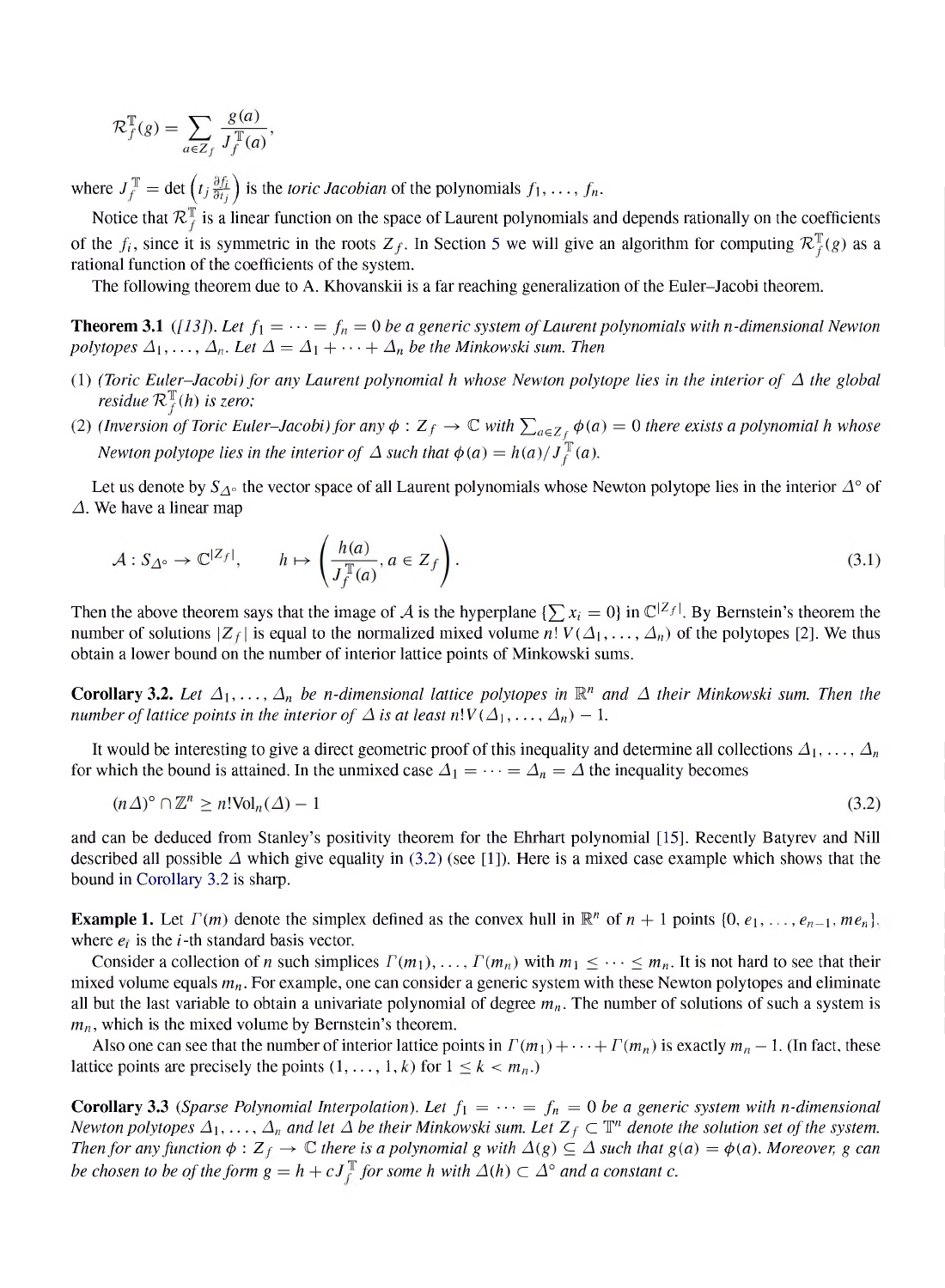**Proof.** Consider a new function  $\psi : Z_f \to \mathbb{C}$  given by

$$
\psi(a) = \frac{\phi(a)}{J_f^{\mathbb{T}}(a)} - \frac{c}{MV}, \quad \text{where } c = \sum_{a \in Z_f} \frac{\phi(a)}{J_f^{\mathbb{T}}(a)}, MV = n!V(\Delta_1,\ldots,\Delta_n).
$$

Then the sum of the values of  $\psi$  over the points of  $Z_f$  equals zero. Therefore there exists  $h \in S_{\Delta^{\circ}}$  such that  $h(a) = J_f^{\mathbb{T}}(a)\psi(a) = \phi(a) - \frac{c}{MV}J_f^{\mathbb{T}}(a)$  for all  $a \in Z_f$ . It remains to put  $g = h + \frac{c}{MV}J_f^{\mathbb{T}}$ .

**Remark 3.4.** Theorem 3.1 is an instance of a more general result. Let  $f_1, \ldots, f_k$  be generic Laurent polynomials with *n*-dimensional Newton polytopes  $\Delta_1, \ldots, \Delta_k$ , for  $k \leq n$ . The set of their common zeros defines an algebraic variety  $Z_k$  in  $\mathbb{T}^n$ . There is a way to embed  $\mathbb{T}^n$  into a projective toric variety X so that the algebraic closure of  $f_i = 0$ defines a Cartier divisor  $D_i$  on X and the closure  $\overline{Z}_k$  is a complete intersection in X. In [12] Khovanskii described the space of top degree holomorphic forms on  $\overline{Z}_k$ . The special case  $k = n$  corresponds to the space of all functions on the finite set  $\overline{Z}_n = Z_f$  whose description we gave in Theorem 3.1. It follows from cohomology computation on complete *intersections.* In particular, for  $k = n$ , there is an exact sequence of global sections

$$
\cdots \to \bigoplus_{i=1}^{n} H^{0}(X, \mathcal{O}(D - D_{i} + K)) \to H^{0}(X, \mathcal{O}(D + K)) \to \mathbb{C}^{|Z_{f}|} \to \mathbb{C} \to 0. \tag{3.3}
$$

Here  $D = D_1 + \cdots + D_n$ , K the canonical divisor, and  $\mathcal{O}(L)$  the invertible sheaf corresponding to a divisor L. The first non-zero map in  $(3.3)$  (from the right) is the trace map, the second map is the residue map we considered in  $(3.1)$ , and the third one is given by  $(f_1, \ldots, f_n)$ .

#### *4. Some commutative algebra*

As before consider a system of Laurent polynomial equations  $f_1 = \cdots = f_n = 0$  whose Newton polytopes  $\Delta_1, \ldots, \Delta_n$  are full-dimensional. For generic coefficients the system will have a finite number of simple roots  $Z_f$  in *the torus Tn. We concentrate on the following problem.*

**Problem 2.** Given a Laurent polynomial g compute the global residue  $\mathcal{R}_f^{\mathbb{T}}(g)$  as a rational function of the coefficients of the  $f_i$ .

We postpone the algorithm to the next section and now formulate our main tool for solving the problem.

**Theorem 4.1.** Let  $\Delta_0, \ldots, \Delta_n$  be  $n + 1$  full-dimensional lattice polytopes in  $\mathbb{R}^n$  and assume that  $\Delta_0$  contains the *origin in its interior. Put*

$$
\tilde{\Delta} = \Delta_0 + \dots + \Delta_n \quad \text{and} \quad \tilde{\Delta}_{(i)} = \Delta_0 + \dots + \Delta_{i-1} + \Delta_{i+1} + \dots + \Delta_n. \tag{4.1}
$$

*Then for generic polynomials f<sub>i</sub>* with *Newton polytopes*  $\Delta_i$ *, for*  $1 \leq i \leq n$ *, the linear map* 

$$
\bigoplus_{i=0}^{n} S_{\tilde{\Delta}_{(i)}^{o}} \oplus \mathbb{C} \to S_{\tilde{\Delta}^{o}}, \qquad (h_0, \dots, h_n, c) \mapsto h_0 + \sum_{i=1}^{n} h_i f_i + c J_f^{\mathbb{T}} \tag{4.2}
$$

*is surjective.*

**Proof.** Let g be in  $S_{\overline{\Delta}^{\circ}}$ . By Corollary 3.3 there exists a polynomial  $h_0$  supported in  $\Delta^{\circ} = \tilde{\Delta}^{\circ}_{(0)}$  and a constant c such that  $g(a) = h_0(a) + cJ_f^{\mathbb{T}}(a)$  for all  $a \in Z_f$ , i.e. the polynomial  $g - h_0 - cJ_f^{\mathbb{T}} \in S_{\tilde{\Lambda}^0}$  vanishes on  $Z_f$ . Now the *statement follows from Theorem 4.2 below.*  $\Box$ 

The following statement can be considered as the toric version of the classical Noether theorem in  $\mathbb{P}^n$  (see [16], *Section 20.2).*

**Theorem 4.2.** Let  $f_1, \ldots, f_n$  be generic Laurent polynomials with n-dimensional Newton polytopes  $\Delta_1, \ldots, \Delta_n$ . Let h be a Laurent polynomial vanishing on  $Z_f$ . Assume  $\Delta(h)$  lies in the interior of  $\bar{\Delta} = \Delta_0 + \Delta_1 + \cdots + \Delta_n$  for some *n*-dimensional polytope  $\Delta_0$ . Then *h* can be written in the form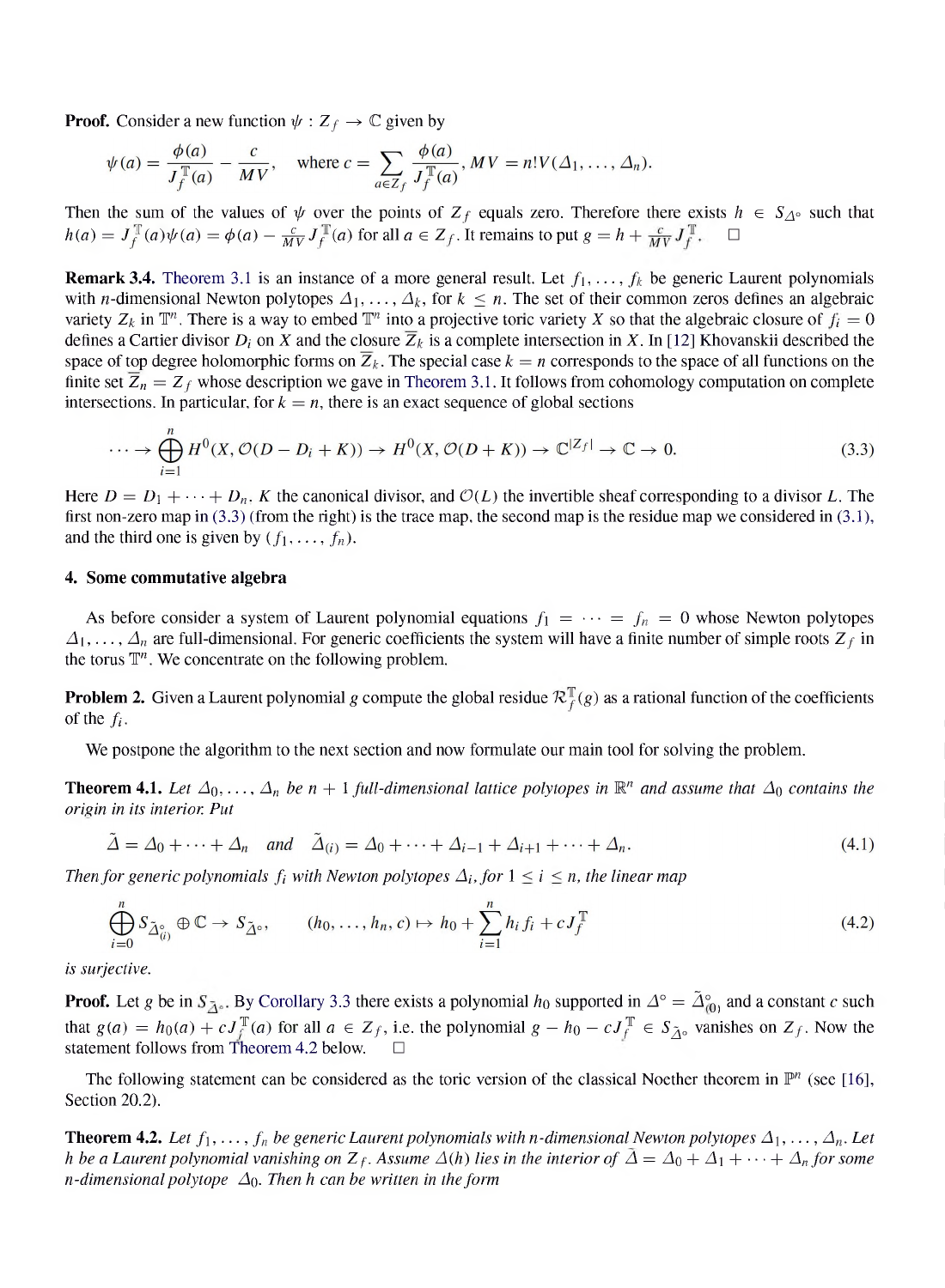$$
h = h_1 f_1 + \cdots + h_n f_n
$$
, with  $\Delta(h_i) \subset \tilde{\Delta}_{(i)}^{\circ}$ ,

*where*  $\tilde{\Delta}_{(i)}$  *as in* (4.1).

**Proof.** First we note that the statement remains true when  $\Delta_0 = \{0\}$ , i.e. h is supported in the interior of  $\Delta = \Delta_1 + \cdots + \Delta_n$ . This follows from the exact sequence (3.3). Indeed, if one considers the toric variety X associated with  $\Delta$  then each  $f_i$  defines a semiample divisor  $D_i$  on X with polytope  $\Delta_i$ . It is well known that for any semiample *divisor L*

$$
H^{n-\dim\Delta_L}(X,\mathcal{O}(L+K)) \cong S_{\Delta_I^{\circ}},\tag{4.3}
$$

where  $\Delta_L$  is the polytope of L (see, for example [11,8]). Thus the first term in (3.3) is isomorphic to  $S_{\Delta_{(1)}^{\circ}}\oplus\cdots\oplus S_{\Delta_{(n)}^{\circ}}$ , where  $\Delta(i) = \sum_{j \neq i} \Delta_j$ . Since the sequence is exact and h lies in the kernel of the second map we get the required *representation.*

Now assume  $\Delta_0$  is *n*-dimensional. Let X be the toric variety associated with  $\tilde{\Delta}$ . Let  $f_0$  be any monomial supported in  $\Delta_0$ . Then  $f_0, \ldots, f_n$  define  $n+1$  semiample divisors  $D_0, \ldots, D_n$  on X whose polytopes are  $\Delta_0, \ldots, \Delta_n$ . Since  $f_1, \ldots, f_n$  are generic (and so all their common zeros lie in  $\mathbb{T}^n$ ) and  $f_0$  is a monomial, the divisors  $D_0, \ldots, D_n$  have empty intersection in  $X$ . Then the following twisted Koszul complex of sheaves on  $X$  is exact (see [6,7]):

$$
0 \to \mathcal{O}(K) \to \bigoplus_{i=0}^{n} \mathcal{O}(D_i + K) \to \cdots \to \bigoplus_{i=0}^{n} \mathcal{O}(\tilde{D} - D_i + K) \to \mathcal{O}(\tilde{D} + K) \to 0,
$$

where  $\tilde{D} = D_0 + \cdots + D_n$  and K the canonical divisor on X. The first few terms of the cohomology sequence are

$$
\cdots \to \bigoplus_{i=0}^n H^0(X, \mathcal{O}(\tilde{D} - D_i + K)) \to H^0(X, \mathcal{O}(\tilde{D} + K)) \to 0,
$$

where the middle map is given by  $(f_0, \ldots, f_n)$ . This, with the help of (4.3), provides

$$
h = h_0 f_0 + h_1 f_1 + \cdots + h_n f_n
$$
, where  $\Delta(h_i) \subset \Delta_{(i)}^{\circ}$ .

Notice that  $h_0$  vanishes on  $Z_f$  and is supported in the interior of  $\tilde{\Delta}_{(0)} = \Delta$ . Therefore, there exist  $h'_i$  such that

$$
h_0 = h'_1 f_1 + \dots + h'_n f_n, \quad \text{with } \Delta(h'_i) \subset \Delta_{(i)}^{\circ}
$$

by the previous case. It remains to note that  $\Delta(h'_i f_0) \subset \Delta_{(i)}^{\circ} + \Delta_0 = \tilde{\Delta}_{(i)}^{\circ}$ .  $\Box$ 

**Remark 4.3.** Theorem 4.1 has interpretation in terms of the homogeneous coordinate ring  $S_X$  of the toric variety X associated with  $\Delta$  (see [5]). One can homogenize  $f_0, \ldots, f_n$  to get elements  $F_0, \ldots, F_n \in S_X$  of big and nef degrees. According to the Codimension Theorem of Cox and Dickenstein (see [6]) the codimension of  $I = \langle F_0, \ldots, F_n \rangle$  in *critical* degree (corresponding to the interior of  $\overline{\Delta}$ ) equals 1. Then Theorem 4.1 says that the homogenization of the *Jacobian*  $J_f^T$  *to the critical degree generates the critical degree part of the quotient*  $S_X/I$ .

### *5. Algorithm for computing the global residue in <sup>T</sup>n*

Now we will present an algorithm for computing the global residue  $\mathcal{R}_f^{\mathbb{T}}(g)$  for any Laurent polynomial g assuming *that the Newton polytopes of the system are full-dimensional.*

**Algorithm 1.** Let  $f_1 = \cdots = f_n = 0$  be a system of Laurent polynomial equations with *n*-dimensional Newton *polytopes*  $\Delta_1, \ldots, \Delta_n$ . As before we let  $\Delta$  denote the Minkowski sum of the polytopes.

*Input:* A Laurent polynomial *g* with Newton polytope  $\Delta(g)$ .

*Step 1*: Choose an *n*-dimensional polytope  $\Delta_0$  with  $0 \in \Delta_0^{\circ}$  such that the Minkowski sum  $\Delta = \Delta_0 + \Delta$  contains  $\Delta(g)$  *in its interior.*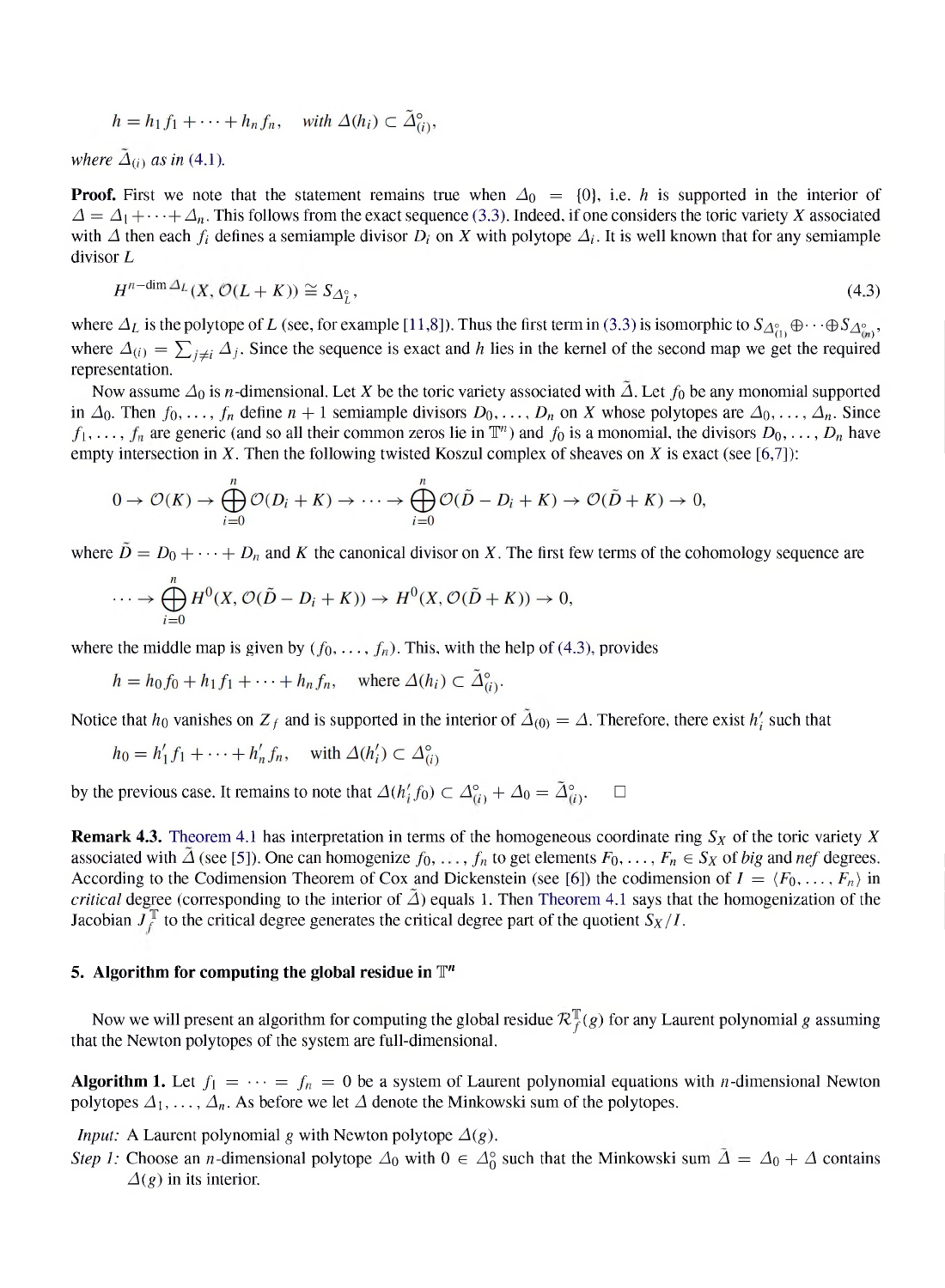*Step 2: Solve the system of linear equations*

$$
g = h_0 + \sum_{i=1}^{n} h_i f_i + c J_f^{\mathbb{T}}
$$
\n(5.1)

for c, where  $h_i$  are polynomials with unknown coefficients supported in the interior of  $\tilde{\Delta}_{(i)}$  (see (4.1)). *Output:* The global residue  $\mathcal{R}_f^{\mathbb{T}}(g) = c n! V(\Delta_1, \ldots, \Delta_n)$ *.* 

**Proof.** According to Theorem 4.1, given g with  $\Delta(g) \subset \tilde{\Delta}^{\circ}$  there exist  $h_i$  supported in  $\tilde{\Delta}_{(i)}^{\circ}$  and  $c \in \mathbb{C}$  such that  $g = h_0 + \sum_{i=1}^n h_i f_i + c J_f^T$ . Taking the global residue we have

$$
\mathcal{R}_f^{\mathbb{T}}(g) = \mathcal{R}_f^{\mathbb{T}}(h_0) + \mathcal{R}_f^{\mathbb{T}}\left(\sum_{i=1}^n h_i f_i\right) + c \mathcal{R}_f^{\mathbb{T}}(J_f^{\mathbb{T}}) = cn!V(\Delta_1, \ldots, \Delta_n),
$$

*where the first two terms vanish by Theorem 3.1(1) and the definition of the global residue.*  $\Box$ 

**Remark 5.1.** Notice that we can ignore those terms of  $J_f^T$  whose exponents lie in the interior of  $\Delta$  since their residue is zero by Theorem 3.1(1), and work with the "restriction" of  $J_f^{\mathbb{T}}$  to the boundary of  $\Delta$ .

*We illustrate the algorithm with a small 2-dimensional example.*

*Example 2. Consider a system of two equations in two unknowns.*

 $\begin{cases} f_1 = a_1x + a_2y + a_3x^2y^2, \\ f_2 = b_1x + b_2xy^2 + b_3x^2y^2. \end{cases}$ 

*The* Newton polytopes  $\Delta_1$ ,  $\Delta_2$  and their Minkowski sum  $\Delta$  are depicted in Fig. 1.



*Fig. 1. The Newton polygons and their Minkowski sum.*

We compute the global residue of  $g = x^5y^4$ . Let  $\Delta_0$  be the triangle with vertices (-1, 0), (0, -1) and (2, 1). Then *the Minkowski* sum  $\tilde{\Delta} = \Delta + \Delta_0$  contains  $\Delta(g) = (5, 4)$  in the interior (see Fig. 2).



*Fig.* 2. The Minkowski sum of  $\Delta$  and  $\Delta_0$  contains  $\Delta(g)$  in the interior.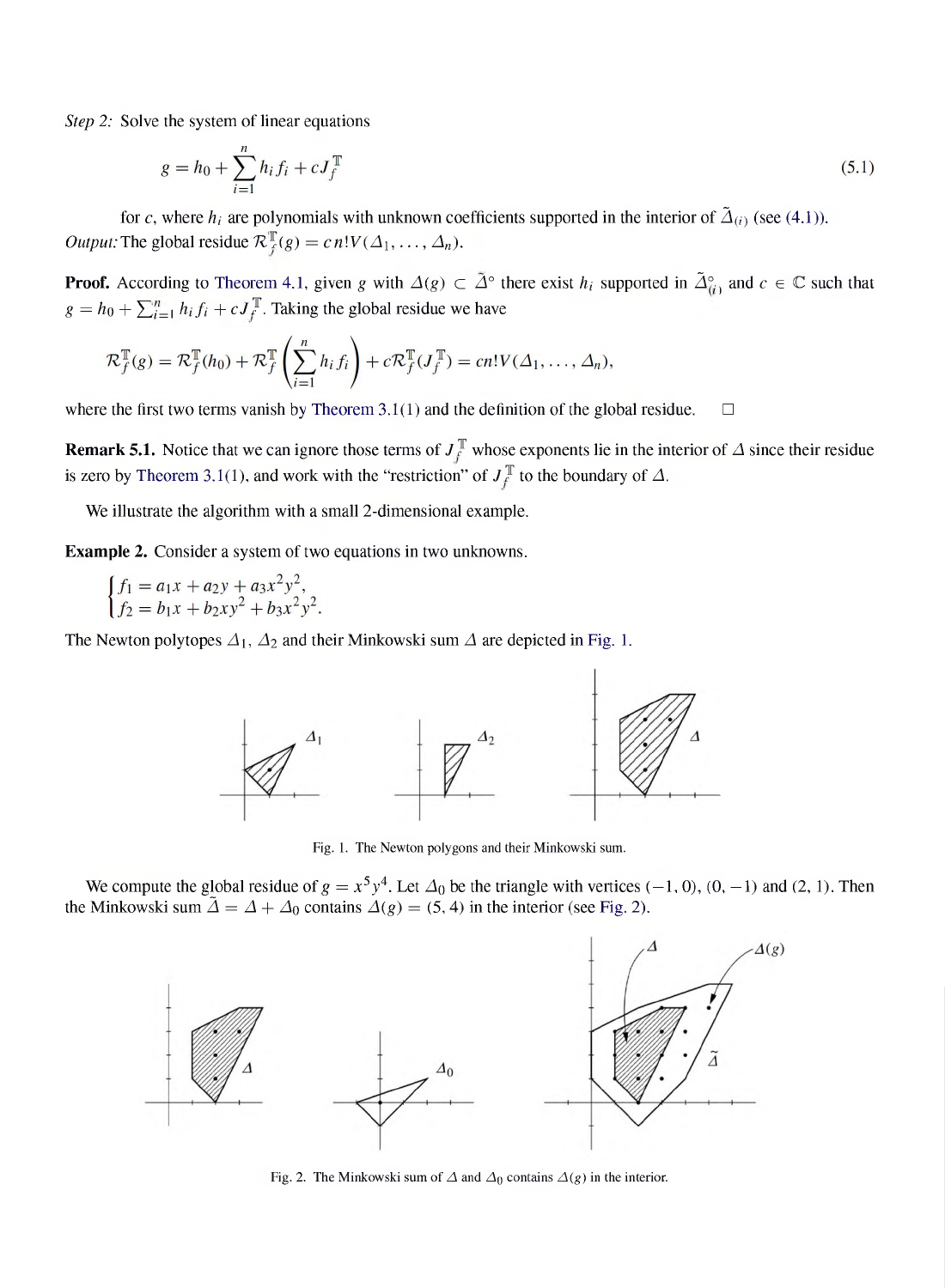The vector space  $S_{\tilde{A}^{\circ}}$  has dimension 15 and a monomial basis

$$
S_{\tilde{\Delta}^{\circ}} = \langle xy, xy^2, xy^3, x^2, x^2y, x^2y^2, x^2y^3, x^3y, x^3y^2, x^3y^3, x^3y^4, x^4y^2, x^4y^3, x^4y^4, x^5y^4 \rangle.
$$

Now  $\tilde{\Delta}_{(0)} = \Delta_1 + \Delta_2 = \Delta$ ,  $\tilde{\Delta}_{(1)} = \Delta_0 + \Delta_2$  and  $\tilde{\Delta}_{(2)} = \Delta_0 + \Delta_1$  and the corresponding vectors spaces are of *dimension 4, 6 and 6, respectively. Here are their monomial bases:*

$$
S_{\tilde{\Delta}_{(0)}^0} = \langle x^2y, x^2y^2, x^2y^3, x^3y^3 \rangle, \qquad S_{\tilde{\Delta}_{(1)}^0} = \langle x, xy, xy^2, x^2y, x^2y^2, x^3y^2 \rangle,
$$
  
\n
$$
S_{\tilde{\Delta}_{(2)}^0} = \langle y, x, xy, x^2y, x^2y^2, x^3y^2 \rangle,
$$

*as Fig. 3 shows.*



Fig. 3. The polygons  $\tilde{\Delta}_{(i)}$ .

*We have*

$$
J_f^{\mathbb{T}} = -a_2b_1xy - a_2b_2xy^3 + 2a_1b_2x^2y^2 - 2a_2b_3x^2y^3 + 2(a_1b_3 - a_3b_1)x^3y^2 + 2a_3b_2x^3y^4,
$$

where we can ignore the third and the fourth terms (see Remark 5.1). Now the map (4.2) written in the above bases *has* the following  $15 \times 17$  *matrix,* which we denote by **A**.

| г0       | 0        | 0        | 0                | a <sub>2</sub> | 0              | 0              | $\theta$       | 0                | 0              | Ď١    | 0            | 0        | 0              | 0        |          | aob                  |  |
|----------|----------|----------|------------------|----------------|----------------|----------------|----------------|------------------|----------------|-------|--------------|----------|----------------|----------|----------|----------------------|--|
| 0        | 0        | $\Omega$ | 0                | 0              | a <sub>2</sub> | 0              | 0              | 0                | 0              | 0     | 0            | 0        | 0              | 0        |          |                      |  |
| 0        | 0        | 0        | 0                | 0              | 0              | a <sub>2</sub> | $\theta$       | 0                | $\theta$       | $b_2$ | 0            | $\Omega$ | $\theta$       | 0        |          | $-a_2b_2$            |  |
| $\theta$ | $\Omega$ | 0        | $\theta$         | a <sub>1</sub> | 0              | $\theta$       | $\theta$       | 0                | $\theta$       | 0     | $b_1$        | 0        | 0              | 0        | 0        |                      |  |
|          | 0        | 0        | 0                | 0              | a <sub>1</sub> | 0              | $\theta$       | $\theta$         | $\theta$       | 0     | $\theta$     | $b_1$    | 0              | $\theta$ | 0        |                      |  |
| 0        |          | 0        | 0                | 0              | $\theta$       | a <sub>1</sub> | $a_2$          | 0                | 0              | 0     | $b_2$        | $\theta$ | 0              | 0        |          |                      |  |
| $\Omega$ | 0        |          | $\Omega$         | 0              | 0              | 0              | $\theta$       | a <sub>2</sub>   | 0              | b٦    | 0            | b2       | 0              | 0        | 0        |                      |  |
| 0        | $\Omega$ | $\Omega$ | 0                | $\theta$       | $\overline{0}$ | $\theta$       | a <sub>1</sub> | $\theta$         | 0              | 0     | $\theta$     | $\theta$ | $b_1$          | 0        | 0        |                      |  |
| 0        | 0        | 0        | 0                | $a_3$          | $\theta$       | 0              | $\theta$       | a <sub>1</sub>   | 0              | 0     | $b_3$        | $\theta$ | 0              | $b_1$    | 0        | $2(a_1b_3 - a_3b_1)$ |  |
| 0        | $\Omega$ | 0        |                  | $\theta$       | a <sub>3</sub> | 0              | $\theta$       | $\theta$         | a <sub>2</sub> | 0     | 0            | $b_3$    | $b_2$          | 0        | $\Omega$ |                      |  |
| $\Omega$ | $\theta$ | 0        | 0                | $\theta$       | 0              | $a_3$          | 0              | 0                | $\theta$       | 0     | $\theta$     | $\theta$ | $\theta$       | $b_2$    |          | $2a_3b_2$            |  |
| $\theta$ | $\Omega$ | $\Omega$ | $\Omega$         | $\theta$       | 0              | $\theta$       | $\theta$       | 0                | a <sub>1</sub> | 0     | $\theta$     | $\theta$ | $\theta$       | $\theta$ | $b_1$    |                      |  |
| $\Omega$ | $\theta$ | 0        | 0                | 0              | 0              | $\theta$       | a <sub>3</sub> | 0                | $\theta$       | 0     | $\theta$     | $\theta$ | $b_3$          | 0        | 0        |                      |  |
| $\Omega$ | $\Omega$ | $\Omega$ | $\Omega$         | $\theta$       | 0              | $\theta$       | $\theta$       | a <sub>3</sub>   | $\theta$       | 0     | $\theta$     | $\theta$ | $\overline{0}$ | $b_3$    | b        |                      |  |
| L0       | 0        | 0        | $\boldsymbol{0}$ | 0              | 0              | $\theta$       | $\theta$       | $\boldsymbol{0}$ | a <sub>3</sub> | 0     | $\mathbf{0}$ | $\theta$ | 0              | 0        | b٦       | 0                    |  |

It remains to solve the system  $A\mathbf{c} = \mathbf{b}$ , where c is the vector of unknowns (the coefficients of the  $h_i$  and c) and b is the monomial  $g = x^5y^4$  written in the basis for  $S_{\tilde{A}^0}$ , i.e.  $\mathbf{b} = (0, \dots, 0, 1)^t$ . With the help of Maple we obtain

$$
c = \frac{1}{4} \frac{a_1^2 b_2}{a_3(a_1 b_3 - a_3 b_1)^2}.
$$

Since the mixed volume (area) of  $\Delta_1$  and  $\Delta_2$  equals 4, we conclude that

$$
\mathcal{R}_f^{\mathbb{T}}(x^5y^4) = \frac{a_1^2b_2}{a_3(a_1b_3 - a_3b_1)^2}.
$$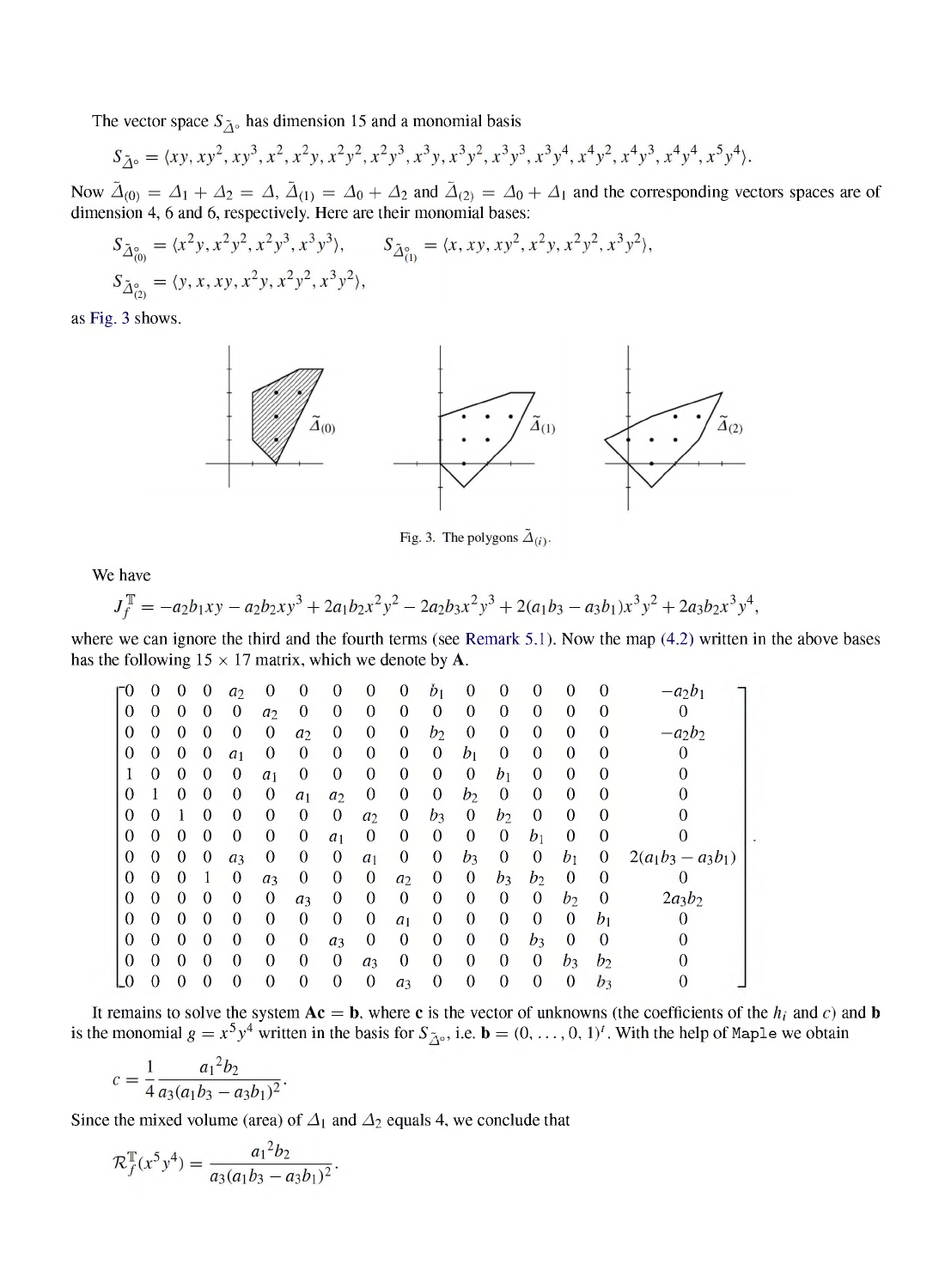#### *6. Some geometry*

The first step of our algorithm is constructing a lattice *n*-dimensional polytope  $\Delta_0$  such that the Minkowski sum  $\tilde{\Delta} = \Delta_0 + \Delta$  contains both  $\Delta$  and  $\Delta(g)$  in its interior. There are many ways of doing that. For example, one can take  $\Delta_0$  to be a sufficiently large dilate of  $\Delta$  (translated so it contains the origin in the interior). In general, this could result in an unnecessarily large dimension of  $S_{\tilde{\Lambda}^0}$ , which determines the size of the linear system (5.1). Therefore, to *minimize the size of the linear system one would want to solve the following problem.*

**Problem 3.** Given two lattice polytopes  $\Delta$  and  $\Delta'$  in  $\mathbb{R}^n$ , dim  $\Delta = n$ , find an *n*-dimensional lattice polytope  $\Delta_0$  such that  $\Delta + \Delta_0$  contains both  $\Delta$  and  $\Delta'$  in its interior and has the smallest possible number of interior lattice points.

This appears to be a hard optimization problem. Instead we will consider a less challenging one. First, since the *global residue* is linear we can assume that *g* is a monomial, i.e.  $\Delta(g)$  is a point.

**Problem 4.** Given a convex polytope  $\Delta$  and a point u in  $\mathbb{R}^n$  find a segment I starting at the origin such that u is *contained* in the Minkowski sum  $\Delta + I$  and the volume of  $\Delta + I$  is minimal.

If  $I = [0, m]$ , for  $m \in \mathbb{Z}^n$ , is such a segment then we can take  $\Delta_0$  to be a "narrow" polytope with 0 in the interior and  $m$  one of the vertices, as in Fig. 2. Then the volume (and presumably the number of interior lattice points) of  $\Delta = \Delta + \Delta_0$  will be relatively small.

We will now show how Problem 4 can be reduced to a linear programming problem. Let  $\Delta \subset \mathbb{R}^n$  be an *n*dimensional polytope,  $I = [0, v]$  a segment,  $v \in \mathbb{R}^n$ . First, notice that the volume of  $\Delta + I$  equals

$$
\text{Vol}_n(\Delta + I) = \text{Vol}_n(\Delta) + |I| \cdot \text{Vol}_{n-1}(\text{pr}_I \Delta),
$$

where  $pr_1 \Delta$  is the projection of  $\Delta$  onto the hyperplane orthogonal to I, Vol<sub>k</sub> the k-dimensional volume, and |I| the length of *I*. For each facet  $\Gamma \subset \Delta$  let  $n_{\Gamma}$  denote the outer normal vector whose length equals the  $(n-1)$ -dimensional *volume* of  $\Gamma$ . Then we can write

$$
|I| \cdot \text{Vol}_{n-1}(\text{pr}_I(\Delta)) = \frac{1}{2} \sum_{\Gamma \subset \Delta} |\langle n_\Gamma, v \rangle|.
$$

But the latter is the support function  $h<sub>Z</sub>$  of a convex polytope (zonotope) Z, which is the Minkowski sum of segments:

$$
h_Z(v) = \sum_{\Gamma \subset \Delta} |\langle n_{\Gamma}, v \rangle|, \qquad Z = \sum_{\Gamma \subset \Delta} [-n_{\Gamma}, n_{\Gamma}].
$$

*Indeed, hz is the sum of the support functions of the segments. Also it is clear that*

$$
h_{[-n_{\Gamma},n_{\Gamma}]}(v) = \max_{-1 \leq t \leq 1} \langle t n_{\Gamma}, v \rangle = |\langle n_{\Gamma}, v \rangle|.
$$

An example of the polytopes  $\triangle$  and  $\angle$ , and the normal fan  $\Sigma$ <sub>Z</sub> of  $\angle$  *Z* is given in Fig. 4.



Fig. 4. The zonotope Z associated with  $\Delta$  and its normal fan  $\Sigma_Z$ .